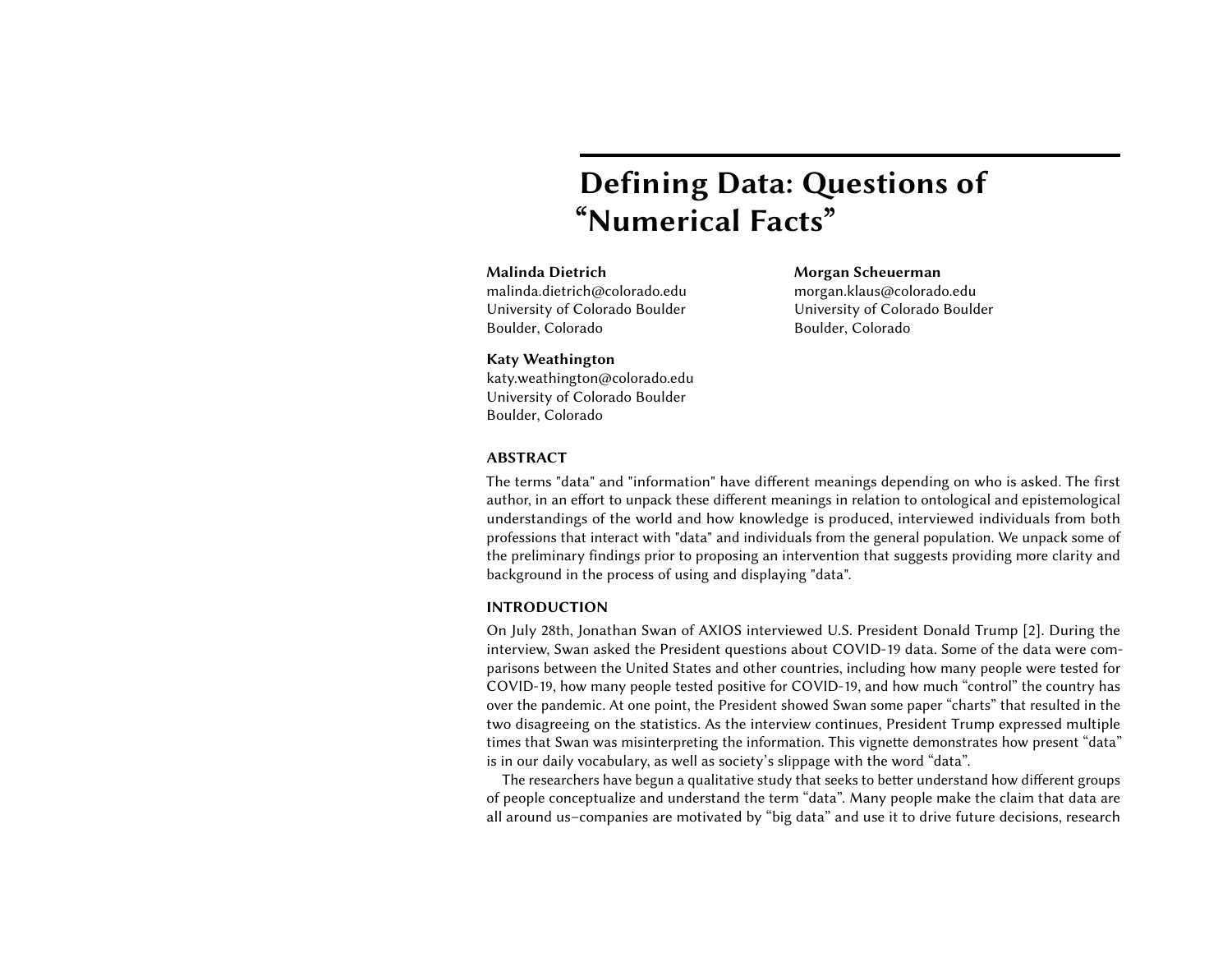puts emphasis on what the data shows or how the data can be modeled to make assumptions about the world, and our technologies increasingly show us ads tailored to our wants and needs because this data is accurately predicting our behavior. Despite "data" being commonplace in everyone's everyday lives, what does the word mean?

#### THE PROBLEM WITH "DATA"

The word "data" was used as early as the 1640s to mean "a fact". The first author, in her own words, would define data as something that falls underneath "information"; data is the recording of something (whether that be numerical or not), and once that record is organized, it becomes information. While data and information are seemingly interchangeable, the researcher sees information as an organization of the data into a narrative or further analysis. However, if one looks in the Merriam Webster dictionary, the word "data" is defined three ways: first, as "factual information (such as measurements or statistics) used as a basis for reasoning, discussion, or calculation"; second, as "information in digital form that can be transmitted or processed"; and third, "information output by a sensing device or organ that includes both useful and irrelevant or redundant information and must be processed to be meaningful" [\[1\]](#page-4-1). The first definition highlights a positivist understanding of recording measurements as objective and factual. The second definition, which is rather vague and unclear, exemplifies digitized information into a database; truthfully, this definition might be gesturing towards electric pulses or binary that we consider to be "digital" as well. Finally, the third definition begins to ascertain how data points are collected and sifted through. While this word was used as early as the 1640s to mean "a fact," "data" can mean something different to people within different disciplines. Clearly, there is no monolithic concept of data; rather, there is a wide range of understanding.

Prior work in social science and humanities disciplines has explored areas of how data is used and transited. In communication and media studies, scholars have identified and examined the ways in which technologies allowed for the inscription and storage of "data" [\[7\]](#page-4-2). Others have created books that focus on "keywords" (following the work of Cultural Studies scholar, Raymond Williams) of communication technology and digital media research; these "keywords" draw upon the word "data" but never include "data" as an entry with its own definition [\[5,](#page-4-3) [9\]](#page-4-4). Others have studied the culture surrounding the commodification of "data" [\[3,](#page-4-5) [6\]](#page-4-6). Some scholarship has focused on how we "became" our data through a historical approach towards understanding the institutional practices that normalized the collection of "data" [\[8\]](#page-4-7) and how we are defined by "what our data is made to say about us" [\[4\]](#page-4-8). However, throughout all these works, the term "data" remains undefined; it is implied that the reader already understands exactly what "data" is.

Computer scientists Ward and Barker surveyed different companies and reports to determine how different companies were conceptualizing the term "Big Data" [\[10\]](#page-4-9). The authors found that one of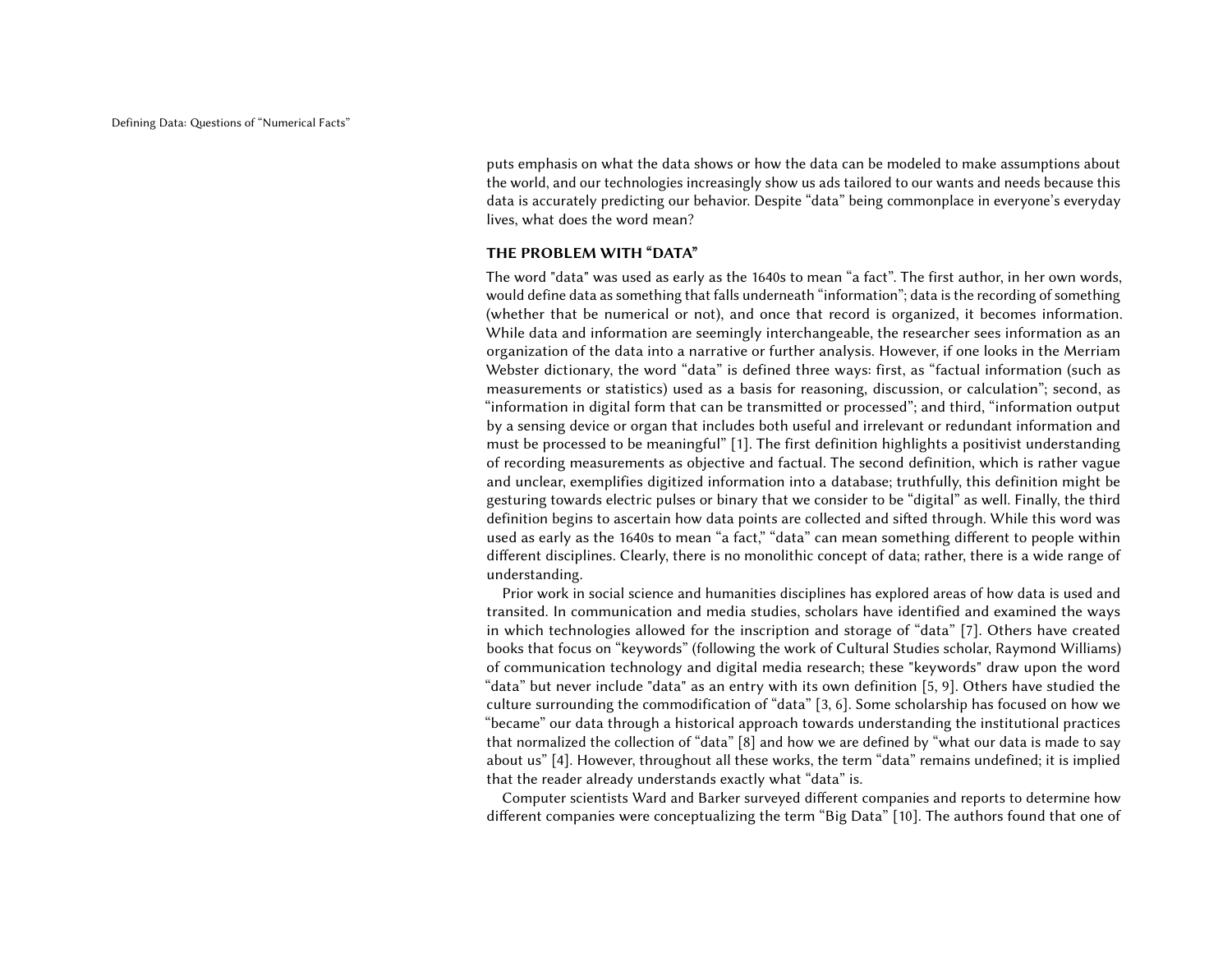the most cited definitions is one from a Gartner report in 2001 that highlights Volume, Velocity, and Variety as primary characteristics of data; they state that "the evidence presented in the Gartner definition is entirely anecdotal. No numerical quantification of big data is afforded."

The lack of a singular, colloquial definition of "data" often leads to issues of misinterpretation of data–we can look to the example above, or some of the many Universities that have implemented "COVID-19 Dashboards" to be more forthcoming with some of the data they have collected that ultimately get critiqued due to causing confusion and frustration with many of the faculty and students.

#### THE STUDY

The first author and her collaborators are conducting a study focusing on how different data professionals and individuals from the general public defined both "data" and "information". The study seeks to aid scholarship in the understanding of how data is conceptualized and used to impact people daily. As questions around data become more central to aspects of our lived experience (e.g., politics, public health, weather), the results of this research will hold important implications for designing technologies and platforms, and for how the collection of data can be communicated more transparently.

We have interviewed 12 participants from different data professions: four from finance (consultants, corporate strategists, and financial analysts); two climate scientists (researchers of hurricanes and the polar ice caps); two from digital analytics; one in data visualization; one from geographic information systems (or GIS); one from broadcast television services; and one from higher education grant writing. We continue to interview more participants, but none of the participants have been from the general population.

During the interviews, the first author asked the participants a two different sets of questions. Beginning with demographic questions, the researcher then moved to asking general definition questions. She classified these as questions trying to investigate how individuals conceptualize "data" and "information". Then, the researcher posed some data professional specific questions. This includes questions such as: what does working with data (and/or information) usually look like? What counts as working with data? Who is equipped to work with "data"? And who does this work benefit?

The first author is deciding to use interview methods for this project in order to unpack how different individuals are using the term data. By employing the use of semi-structured interviews, the researcher is and has been able to "go deeper" into particular topics of interest or themes that arise such as gathering more information on the "data sets" utilized by these different professions. "Going deeper" in this sense, allows for more contextual material and information that may lead to better understanding of the participant's ontological and epistemological orientations, which in turn, help us understand where distinctions or discrepancies in shared knowledge arise.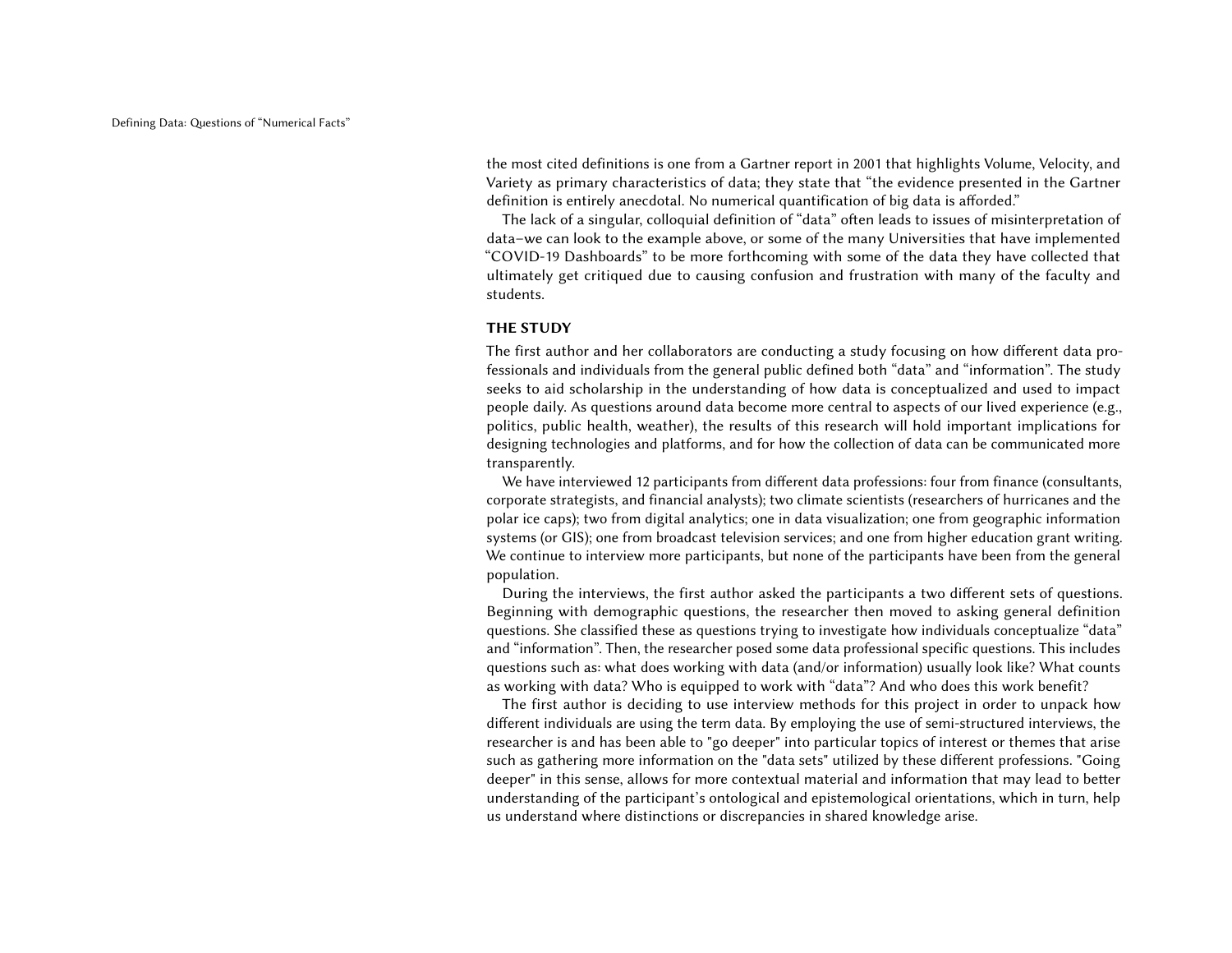#### PRELIMINARY FINDINGS

For the preliminary understanding of the study, we will speak through our findings in relation to some of the definitions used above. While above the researchers frame the discussion around one dictionary definition of data, Merriam Webster is only a single source. In future work, it is important that the researchers moved beyond this definition as a single frame of reference.

Some of the participants defined data and information similarly to the researcher: one (data) as underneath the other (information), and information being the "story of the data". The participants who held these definitions were in Geographic Information Systems, Hurricane research, and Finance. Some participants made a different distinction than the researcher between data and information: they felt that data was purely quantitative, while information was purely qualitative. Other participants spoke of data and information as interchangeable, objective truths. For instance, one of the climate scientists spoke of measuring "factual information" such as the temperature or the depth of polar ice caps and called this measurements both data and information.

A few other participants spoke on how their interactions with data required that it be "processed to be meaningful." Participant P04 noted that "data is information that we collect from our surroundings, that we use to inform decision making... just things that we pick up from our surroundings that can aid us in decision making." Many other participants felt that context matters. In other words, to understand the data, one must understand the context around that set of data. Finally, some participants discussed human elements of "data" and data science more generally: some spoke on who collects the data (if not them); who cleans and organizes data; and how it makes them feel (oftentimes, lonesome) to be the primary person interacting with the "raw" data or information.

#### POTENTIAL INTERVENTIONS

To move forward with this research data, the researcher proposes an intervention. One participant suggested that those working with data provide more context around their data points. This participant suggested to "show why you did what you did" through the documentation of how the person found the data, collected it, interested it, and why they chose those methods (similar to how researchers document our progress). Acknowledging that this work is done in some formats (like End User License Agreements) these legal documents and processes are abstracted. In other words, the researcher poses design questions around clarity: how can these processes be documented and made clear?

Ultimately, this research and work is ongoing. Further questions and interventions are being explored. To conclude, the researchers propose the questions in which they are exploring: what are data? How do different people define or conceptualize this term? Ethically, how can these meanings be better communicated to the public?